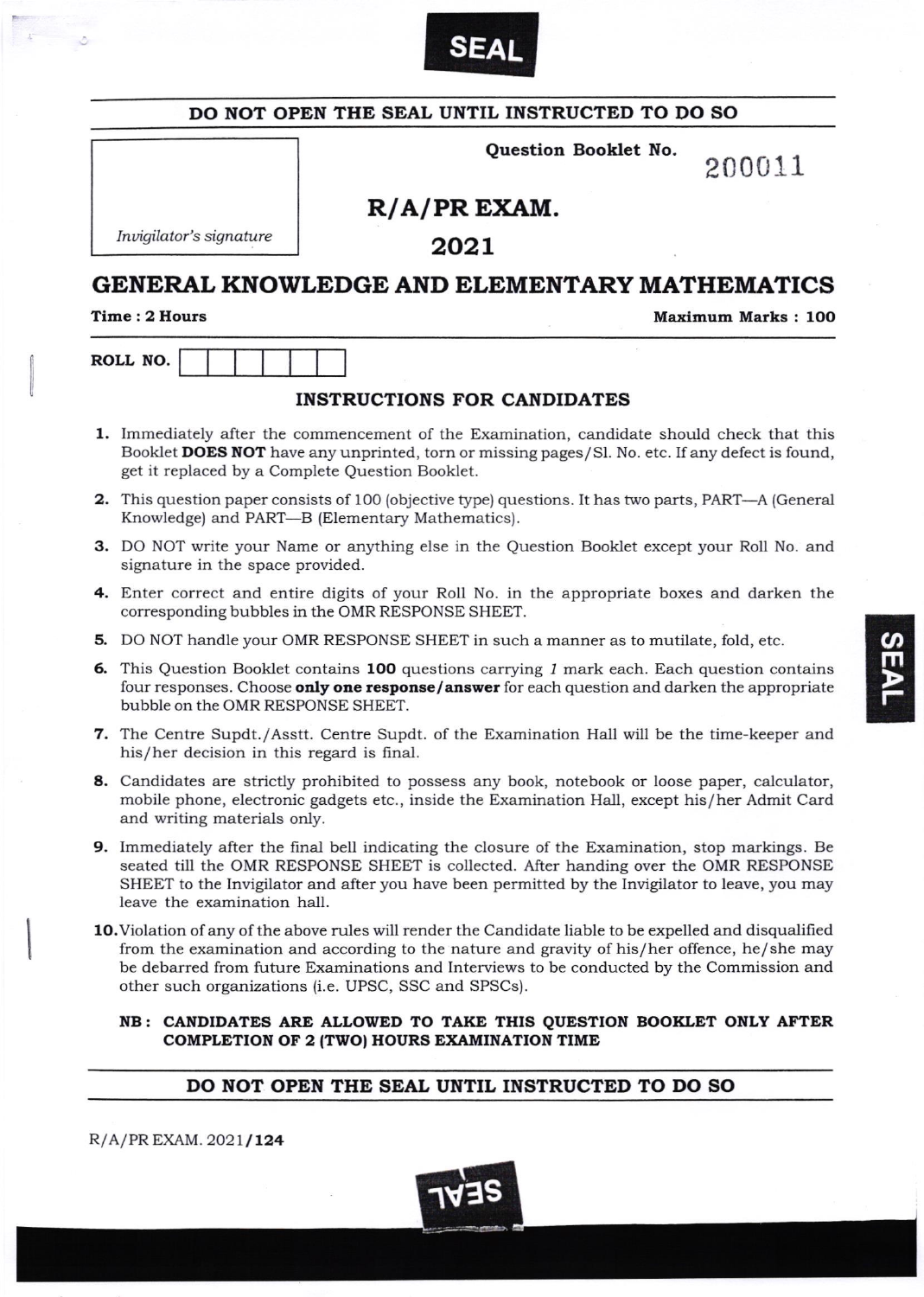## PART-A

## GENERAL KNOWLEDGE

1. Who among the following was a Padma Shri awardee folk musician?

- (A) Rangasami L. Kashyap
- (B) Sonam Tshering Lepcha
- (C) Mangal Singh Hazowary
- (D) Tsultrim Chonjor
- 2. Which Indian company received the first consignment of carbon-neutral oil from the USA?
	- (A) Tata Group
	- [B) Adani Wilmar
	- (C) Reliance Industries Ltd.
	- (D) Mahindra and Mahindra
- 3. When is ISRO scheduled to launch its first unmanned space mission of Gaganyaan?
	- (A) September 2021
	- (B) December 202 <sup>1</sup>
	- (C) March 2022
	- (D) June 2022
- 4. What is 'Rakshita'?
	- (A) Defence satellite launched by India
	- (B) An indigenous vaccine under trial
	- (C) A new app for women protection
	- (D) Bike ambulance launched by DRDO and CRPF

 $R/A/PR$  EXAM. 2021/124 2

- 5. Which nation has been elected as a member of the United Nations Commission on Status of Women for the period 2021-2025?
	- (A) India
	- (B) Zimbabwe
	- (C) Sri Lanka
	- (D) Malaysia
- 6. Which Indian State has launched 'Mission Shakti'?
	- (A) Madhya Pradesh
	- (B) Karnataka
	- (C) Uttar Pradesh
	- (D) Maharashtra
- 7. Which of the following novels is based on Arunachal Pradesh?
	- (A) A Bowstring Winter
	- (B) Two States
	- (C) The Black Hill
	- (D) Bitter Wormwood
- 8. When is World Mental Health DaY celebrated?
	- (A) 10th October
	- (B) I lth October
	- (C) 14th November
	- (D) 18th December

@  $\mathbf{\bar{m}}$ r